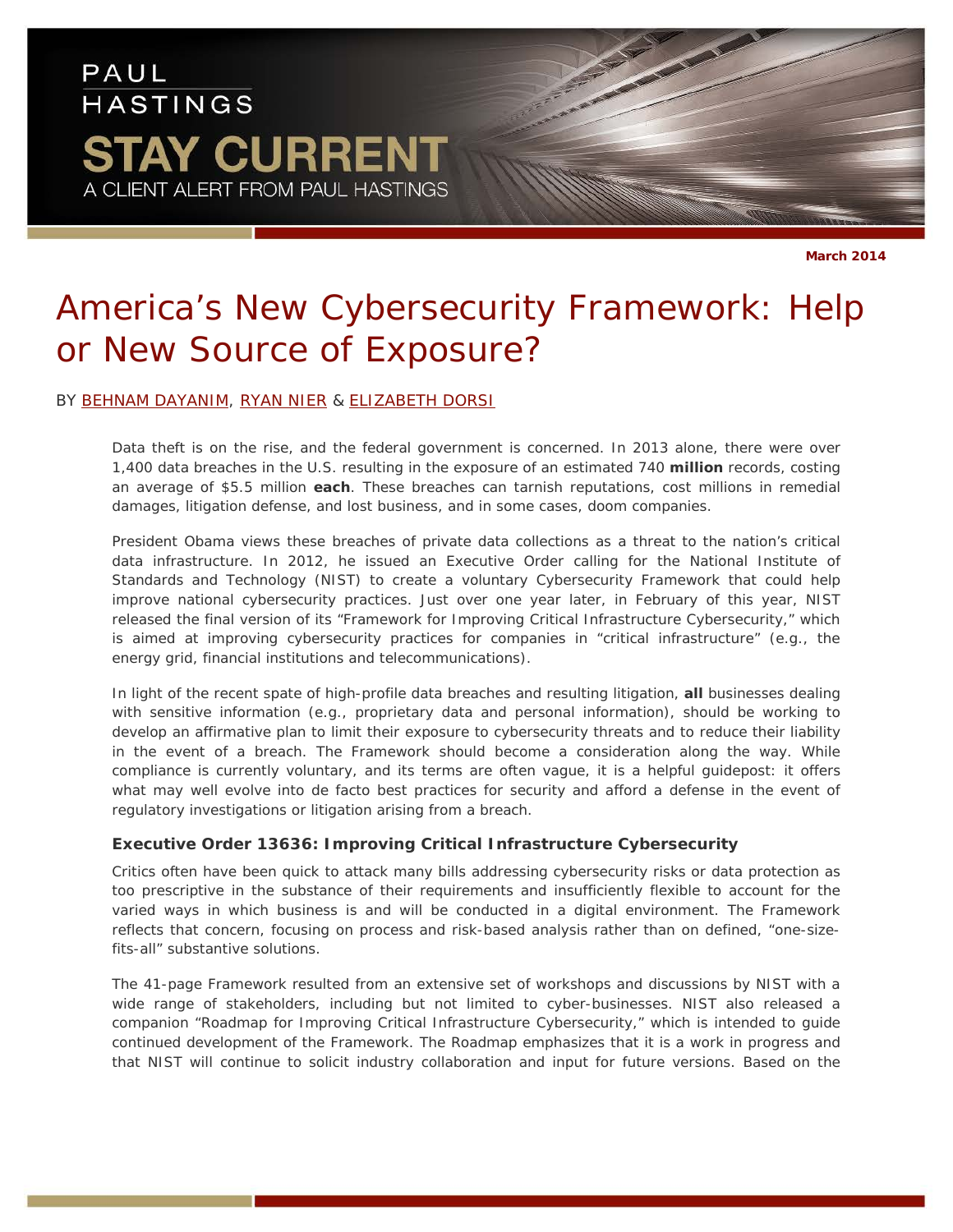*Roadmap*, organizations should expect additional guidance in areas such as authentication, automated indicator sharing, conformity assessment and data analytics.

## **A High-Level Roadmap: What You Should Know**

The Framework is designed to help organizations **describe** the strength of their current cybersecurity program, develop an adequate cybersecurity program to decrease risk of breaches, and **identify** and **prioritize** opportunities to reach their desired cybersecurity state. The Framework's risk-based approach is divided into three areas: the Framework Core, Implementation Tiers and Framework Profile.

The *Framework Core* is the heart of the program. It consists of five high-level functions (identify, protect, detect, respond and recover) which are further divided into categories and subcategories that are associated with cybersecurity outcomes (*i.e*., understanding cybersecurity risks to operations) and the technical or management activities that support each outcome (*i.e.*, identifying and documenting asset vulnerabilities). Each subcategory additionally includes a list of "information references" to existing standards, guidelines and practices. Companies may find the *Core* helpful in identifying the broad range of issues that their current cybersecurity policies should address, communicating these issues to executives, and locating existing guidelines for particular issues.

The *Implementation Tiers* are intended to help an organization normalize its cybersecurity policies by selecting a "Tier" corresponding to how it views its own risks and risk management processes. The tiers range from *ad hoc* and reactive practices in "Partial" (Tier 1) to risk-informed and responsive practices in "Adaptive" (Tier 4). Organizations are urged to select the tier that best describes both their current and desired levels of cybersecurity in each Core category. Self-evaluation of an organization's current and target tiers can help to assess the strength of its current policies and associated risk tolerance for each category.

The *Framework Profile* compares the outcomes and activities from the Framework Core with the assessment of an organization's current and target Implementation Tiers for each of the categories. Put another way, the Profile is intended to assist in applying and adjusting the Framework Core in accordance with the selected Implementation Tiers (*i.e*. taking a company from the Tier where it sees itself now to the target Tier). Organizations can use the Framework Profile to identify the specific outcomes and activities to prioritize in order to efficiently strengthen their cybersecurity programs.

## **Implementing the Framework**

The Framework outlines a seven-step implementation plan to "illustrate how an organization could use the Framework to create a new cybersecurity program or improve an existing program." The implementation plan clarifies how the Core, Tiers, and Profile can be used as part of a comprehensive cybersecurity policy:

- 1. **Prioritize and Scope.** Identify high-level objectives and priorities. Make strategic decisions regarding cybersecurity implementations.
- 2. **Orient.** Identify threats to, and vulnerabilities of, the systems and assets identified as priorities in step one.
- 3. **Create a Current Profile.** Develop a Current Profile by indicating which outcomes from the Framework Core are currently being achieved.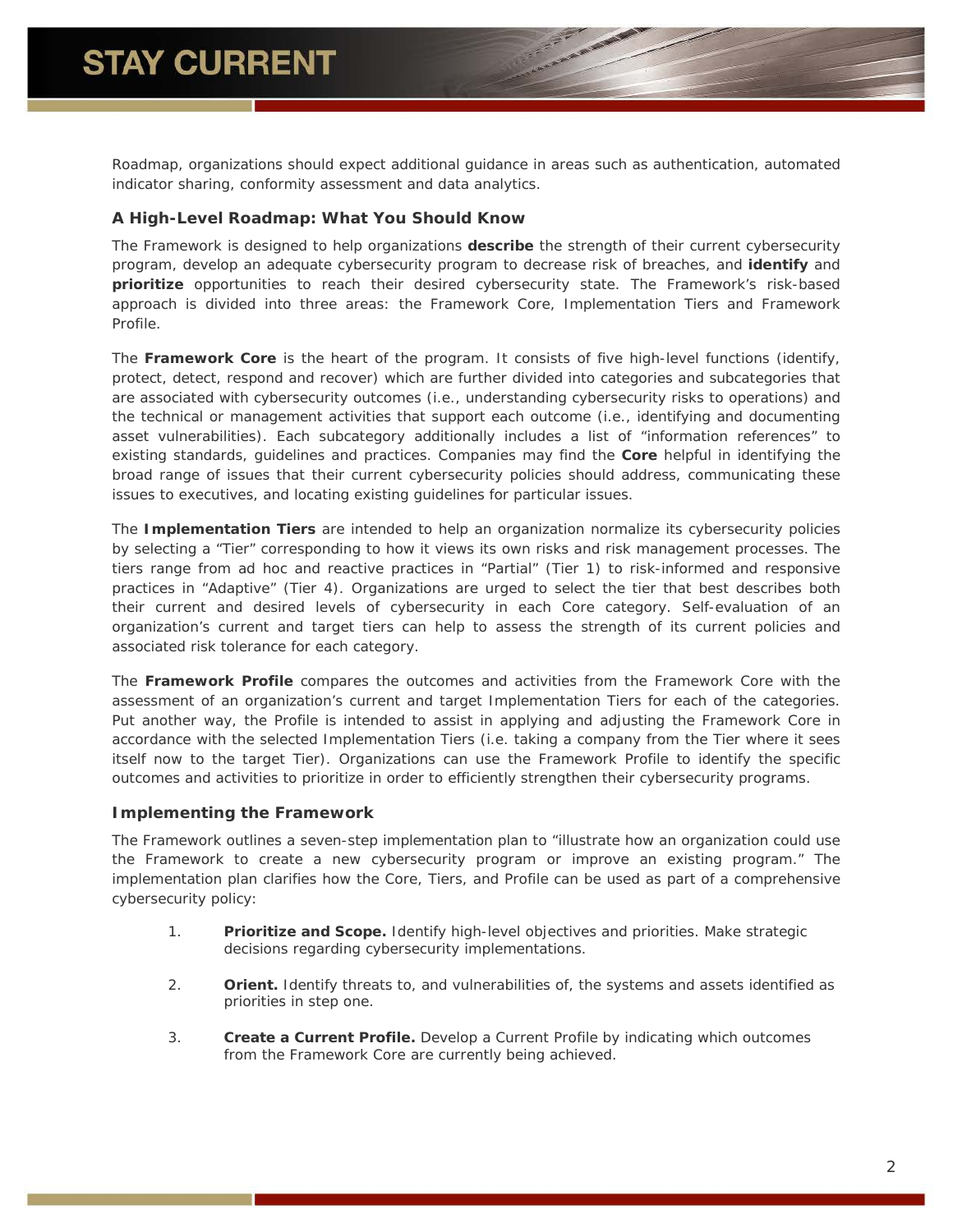- 4. **Conduct a Risk Assessment.** Analyze the likelihood of a cybersecurity event and the impact that the event could have on the organization.
- 5. **Create a Target Profile.** Develop a Target Profile that focuses on the assessment of the organization's desired Framework Core outcomes.
- 6. **Determine, Analyze, and Prioritize Gaps.** Compare the Current Profile to the Target Profile to determine gaps. Create a prioritized action plan and determine the resources required to address those gaps.
- 7. **Implement Action Plan.** Determine what actions to take to address the gaps identified in the previous step. Monitor current cybersecurity practices against the Target Profile.

#### **More Process Than Substance**

If the Framework sounds nebulous, it's because it is. In many respects, it provides little substantive guidance for organizations interested in complying with and adopting its structure. That lack of granularity reflects a deliberate policy choice. As the Framework itself acknowledges, it is not a "checklist of actions to perform" or "a one-size-fits-all approach" because organizations "have unique risks—different threats, different vulnerabilities, different risk tolerances." Instead, the Framework is intended to complement an organization's risk management process and cybersecurity program. On balance, that decision likely was the only one NIST could make. What makes sense for a financial institution may not make sense for a public utility, and what makes sense for a public utility may not make sense for a health-care institution. Each industry, and each player within that industry, must balance the risks it faces with the value of the information it maintains, and each may come to a different conclusion as to what that calculation entails.

Nevertheless, that justifiable concern with avoiding an overly prescriptive approach has left organizations with some uncertainty, and the Frameworks' very existence creates new potential legal obligations and liabilities.

For example, each organization must determine its own Current Profile or Target Profile (*i.e.*, the level of cybersecurity an organization is currently achieving or desires to achieve). Organizations are instructed to "consider [their] current risk management practices, threat environment, legal and regulatory requirements, business/mission objectives, and organizational constraints." Similarly, the Framework does not establish a general goal Tier that organizations should strive to reach. Instead, it simply urges progression to higher Tiers "when such a change would reduce cybersecurity risk and be cost effective."

Moreover, the Framework Core is presented as a high-level overview aimed more at an organization's executives than at those actually implementing and assessing technical cybersecurity procedures. The Framework Core is therefore best approached as a series of questions that an organization should consider, instead of a "to-do" list to reduce cybersecurity risks.

## **Potential Legal Exposure**

Of greatest note, perhaps, is that the Framework, although voluntary, may soon become mandatory for many companies. The President's executive order directing development of the Framework also instructed federal regulators of critical infrastructure entities to assess their existing authority to require implementation of the Framework by their regulated parties. Just who is "critical" and which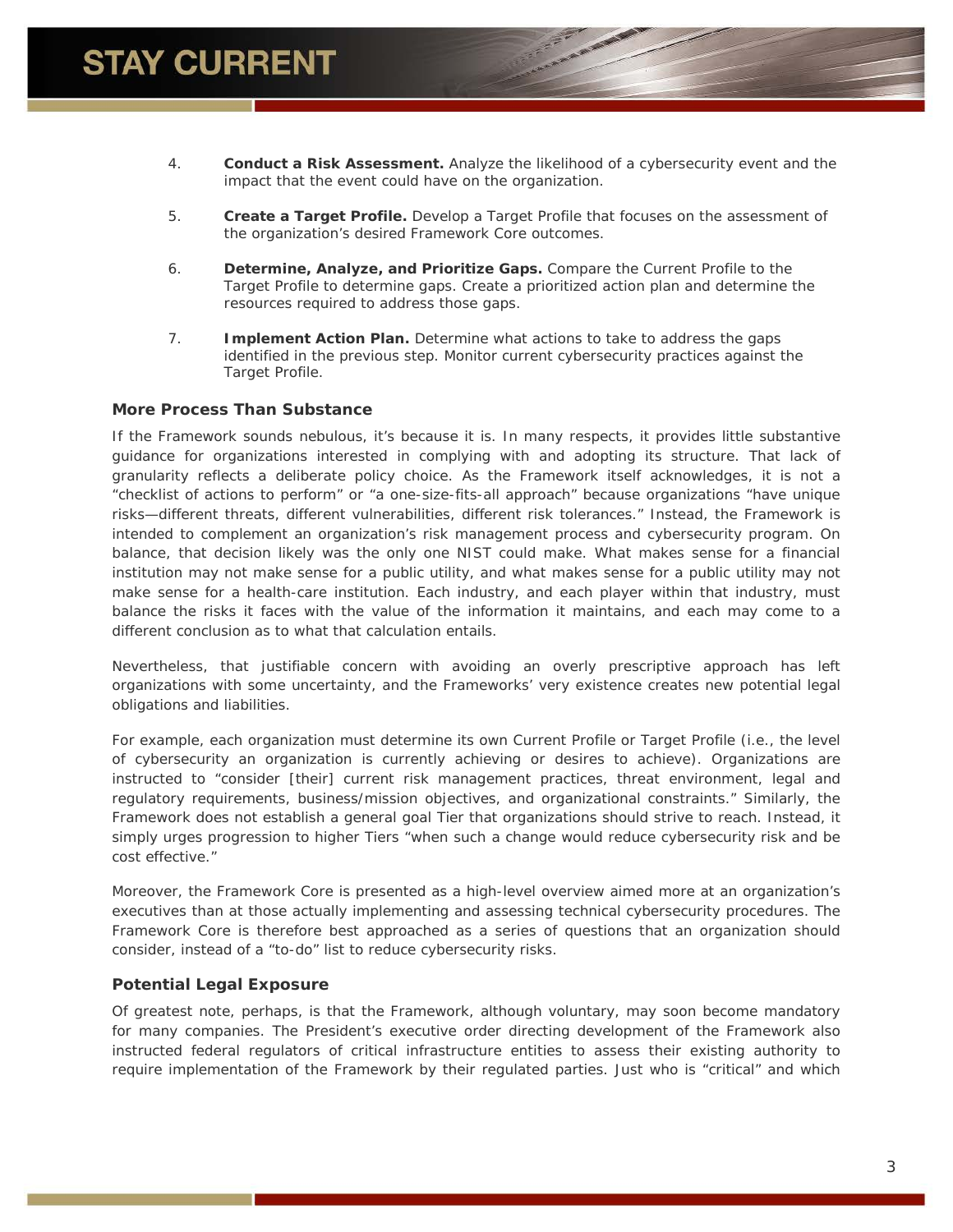agencies ultimately exercise that authority remains to be seen, but we soon may witness transformation of the Framework into a mandatory procedure for many companies. Moreover, even those for whom the Framework remains voluntary may find themselves at risk of legal liability if they fail to follow the Framework. Regulators or private litigants may question the adequacy of the company's security precautions and, in the event of breach, defendants may start to find that the Framework has established a "reasonable standard of care" for purposes of liability.

#### **Some Takeaways**

Despite its generality, there are a few areas in which the Framework provides more concrete guidance for organizations wishing either to decrease their cybersecurity risks or limit their liability stemming from data breaches. These best practices are also consistent with some state regulations regarding the sharing of personal information, such as the California Shine the Light law, Cal. Civ. Code § 1798.83, and state data breach notification laws. Additionally, organizations that handle credit card transactions may find that many of the recommended outcomes and activities are consistent with the Payment Card Industry Data Security Standard (PCI DSS) requirements that they have already implemented.

**First**, several of the subcategories listed in the Framework Core identify cybersecurity assessments or policies that should be documented. To demonstrate consideration of and compliance with the Framework, companies should ensure that existing cybersecurity policies and assessments include several components:

- "Asset vulnerabilities are identified and documented" (ID.RA-1);
- **Threats, both internal and external, are identified and documented" (ID.RA-3);**
- "Organizational risk tolerance is determined and clearly expressed" (ID.RM-2);
- "Audit/log records are determined, documented, implemented, and reviewed in accordance with policy" (PR.RT-1); and
- "Newly identified vulnerabilities are mitigated or documented as accepted risks" (RS.MI-3).

**Second**, in addition to documenting compliance with particular Framework Subcategories, organizations should consider documenting compliance with the Framework's proposed seven-step implementation plan. The Framework's deliberate ambiguity regarding specific security measures renders it primarily instructive as a guide for the **process** that organizations should use to evaluate and improve their cybersecurity programs. That same ambiguity allows enterprises to determine what measures best suit their risk profile. In the event of a data breach, this documentation should help organizations demonstrate compliance efforts.

**Third**, the Framework repeatedly emphasizes the need for constant re-assessment of cybersecurity policies. Several of the Subcategories explicitly call for periodic reassessment of policies and risks. Even more importantly, the primary difference between Tier 3 (Repeatable) and Tier 4 (Adaptive) is the "continuous improvement" through incorporating new information and the organization's ability to "actively adapt to a changing cybersecurity landscape." In addition to reassessments after data breaches or attacks, organizations should consider re-evaluating their cybersecurity policies and procedures on a periodic basis.